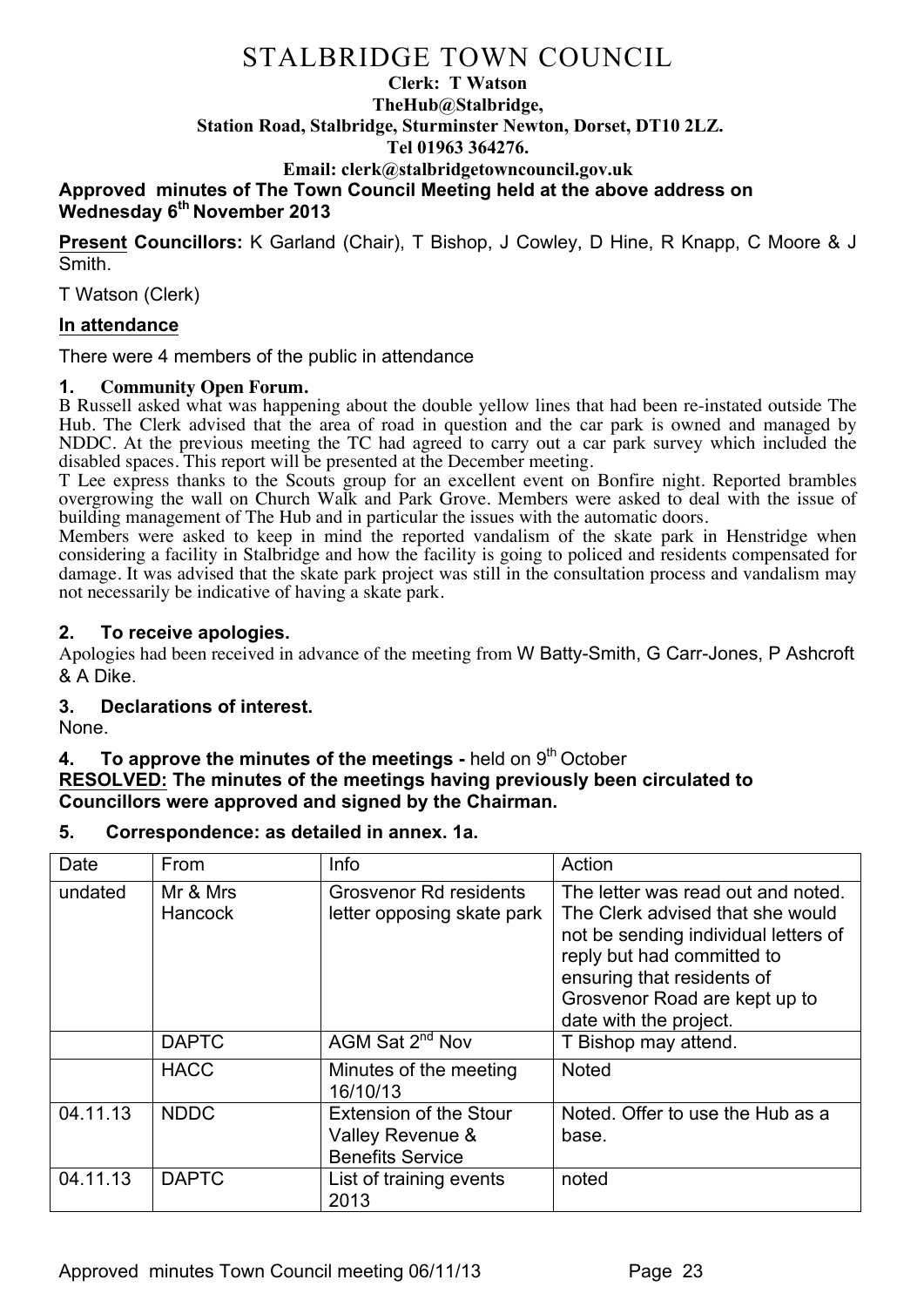#### **Clerk: T Watson TheHub@Stalbridge, Station Road, Stalbridge, Sturminster Newton, Dorset, DT10 2LZ. Tel 01963 364276.**

## **Email: clerk@stalbridgetowncouncil.gov.uk**

|          | High de long | Community partnerships<br>report April- July 2013 | <b>Noted</b>                                                                                     |
|----------|--------------|---------------------------------------------------|--------------------------------------------------------------------------------------------------|
| 31.10.13 | l DAPTC      | enguiry offices<br>stakeholder engagement.        | Dorset Police station desk   Noted agreed to offer hub for<br>surgeries during the trial period. |

**6. To receive a recommendation from the library sub-Committee to remove the WC in the Library area and give further instruction.**

T Lee explained that the need to remove the WC was based on the requirement for storage of book crates as the back room / kitchen area is not large enough to store the crates without partially obstructing the access to the rear fire exit. He advised that the works will cost £100 which will be funded by the Friends of the library. Members we advised that the work would be done in such a way to allow the facilities to be re-instated in the future, should the need arise.

**RESOLVED: It was proposed and agreed to accept the Library Management Groups proposal with the condition that the works allow the facilities to be reinstated if there is a change of use of the building in the future.**

**7. To receive a request from the library Sub-committee for funding for children's entertainment at the late night shopping event and give further instruction.** 

L Lee advised that for several years childrens' entertainment at the late night shopping event has been provided in the Library in the form of 'Captain Stupid'. The Clerk advised that use of part of the Hub had been offered to the Hall Management Committee and there were some other plans for the main area, in conjunction with the volunteers serving refreshments. She further advised that other than section 137 the TC has no powers of expenditure which relate to this request.

**RESOLVED: It was proposed and agreed not to fund the children's entertainment at the Library on the late night shopping evening.**

**8. To resolve the purchase of the TC wreath for the remembrance service and specify members attending. 11th November.**

**RESOLVED: It was proposed and agreed to purchase the wreath and that K Garland will represent the TC at the service.**

**9. To receive a recommendation from the Sub-Committee on the terms of hire and charges for The Hub and give further instruction.**

The documents were reviewed and amended.

**RESOLVED: There was general agreement that the documents be approved and that members on the Hub Management Sub-committee will have a final review prior to Publication.** 

**10. To receive a response from DCC Highways to the Councils request for a speed limit reduction at Stalbridge Common.**

Members were disappointed that there would be no change to the speed limit. The Clerk was instructed to pass the letter to the residents of Stalbridge Common who had made the original request.

## **11. To receive feedback from the Clerks appraisal and give further instruction.**

The Clerk left the meeting and K Garland took notes. Members agreed to pay the Clerks overtime hours.

**12. To receive notice of the award for the Public WC's.**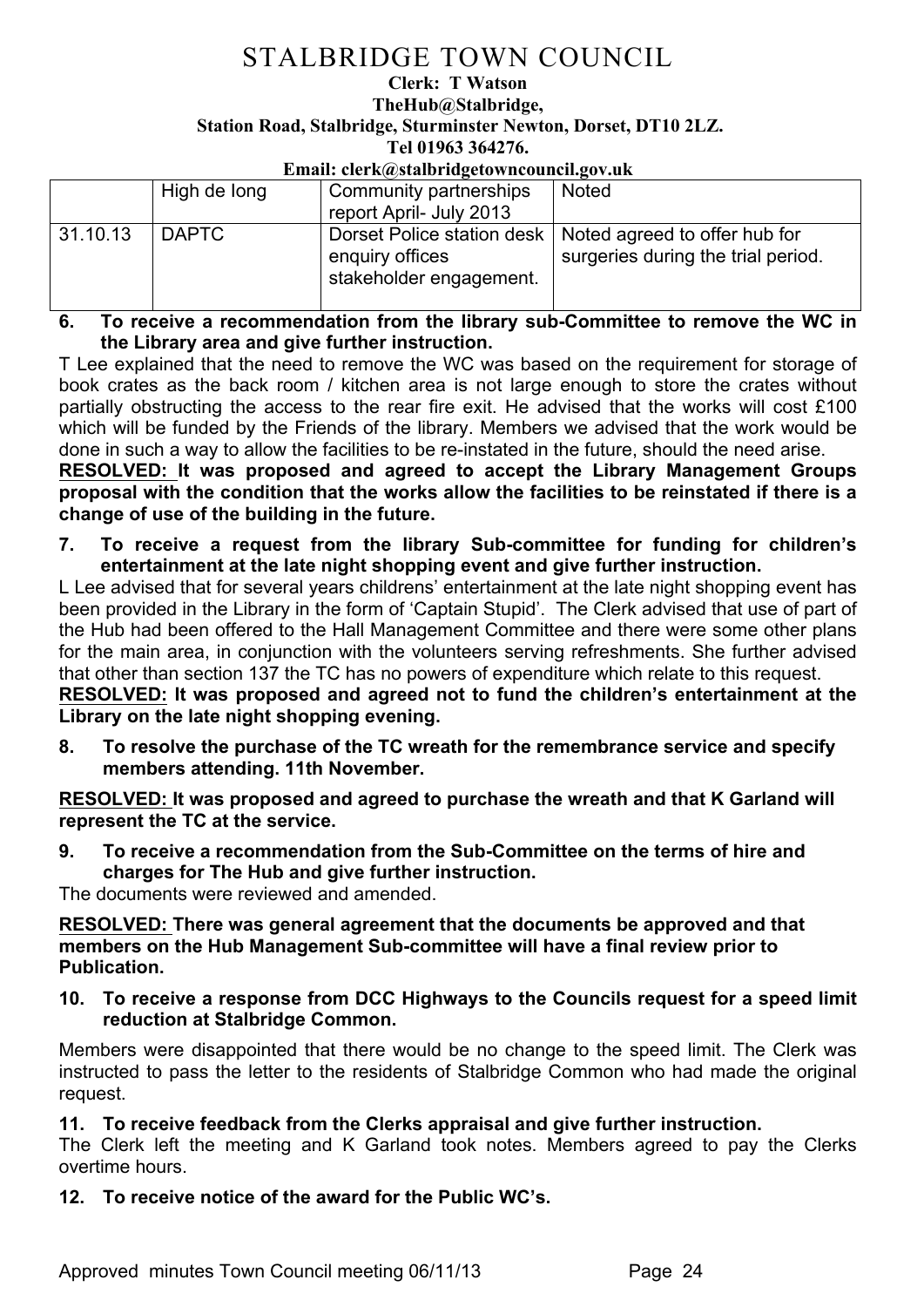#### **Clerk: T Watson TheHub@Stalbridge, Station Road, Stalbridge, Sturminster Newton, Dorset, DT10 2LZ. Tel 01963 364276. Email: clerk@stalbridgetowncouncil.gov.uk**

Members were delighted and congratulated Ian on all his efforts.

### **13. Finance.**

## **a. To approve the accounts as presented in annex 1b. For payment.**

| Prodigy PC<br>Prodigy PC<br><b>Buzz Connect</b><br>BТ               | Lap top set up<br>Silver BS & back up<br>VOIP charges<br>Line & trans charges 01-31/10/13 TC Phone | £16.81<br>£109.20<br>£4.33<br>£53.34 |
|---------------------------------------------------------------------|----------------------------------------------------------------------------------------------------|--------------------------------------|
| ВT<br><b>Total Gas &amp; Power</b>                                  | Line & trans charges 01-31/10/13 V Phone<br>Gas Hub 31/08/13-30/09/13 DD                           | £45.58<br>£11.83                     |
| Saunders Electrical                                                 | Fridge                                                                                             | £123.99                              |
| Vale Fire ( J Skinner)                                              | Hub fire insp & updates                                                                            | £73.78                               |
| <b>DCC</b>                                                          | General waste & recycling HUB                                                                      | £109.34                              |
| T Watson                                                            | Key cutting                                                                                        | £19.24                               |
| <b>HMRC</b>                                                         | Tax & NI October                                                                                   | £83.52                               |
| T Watson                                                            | Salary October                                                                                     | £775.00                              |
| T Watson                                                            | supplies & DAPTC mtg refreshments                                                                  | £5.65                                |
| <b>PWLB</b>                                                         | Office loan 2nd payment 2013                                                                       | £3,614.42                            |
| <b>BDO</b>                                                          | external Audit Y.E March 2013                                                                      | £756.00                              |
| T Watson                                                            | In lieu of stamps purchased                                                                        | £14.40                               |
| <b>Direct Office</b>                                                | Toner copier                                                                                       | £243.36                              |
| Stalbridge Playingfields Trust<br>Stalbridge Christmas Lights group | Mowing jubilee play area 01.01.12-31.03.13<br>2 X flag brackets                                    | £300.00<br>£20.00                    |
| <b>Williams Florist</b>                                             | Cross Planters plants                                                                              | £15.20                               |
| Wessex Water                                                        | Water allotments 22/03-19/09/13 DD                                                                 | £133.11                              |
| N Mitchell                                                          | Repair Woodmills bench                                                                             | £85.00                               |
| Gillingham TC                                                       | black sacks to be re-imbursed by IKS                                                               | £49.75                               |
| <b>IK Services</b>                                                  | Street & WC cleaning October                                                                       | £1,552.00                            |
| <b>IK Services</b>                                                  | Bin locks x 2                                                                                      | £31.17                               |
| T Watson                                                            | <b>CEPEND Mtg refreshments</b>                                                                     | £0.97                                |
| T Watson                                                            | Mileage July - October                                                                             | £18.00                               |
| Clear signs                                                         | PVC Hub signs                                                                                      | £195.00                              |
| Direct office Supplies                                              | Laminating pouches                                                                                 | £26.38                               |
| Royal British Legion                                                | Wreath                                                                                             | £25.00                               |
| St Marys PCC                                                        | Grass cutting grant                                                                                | £200.00                              |
| <b>Wessex Water</b>                                                 | Water service Hub                                                                                  | £82.39                               |
| N Power                                                             | <b>Electricity HUB</b>                                                                             | £148.70                              |

**RESOLVED: Proposed by T Bishop seconded by D Hine and agreed that approval of the invoices as presented be made.**

**b. To approve a transfer from the deposit to the current account for the public works loan board loan.**

The Clerk requested a transfer of £9,000 be made to cover the PWLB loan and day to day running expenses.

**RESOLVED: Proposed by T Bishop, seconded by D Hine and agreed that the transfer be made as requested and the request was duly signed.**

**It was agreed to re-set up direct debits at the new address for Wessex Water & BT. Plus a new direct debit for Buzz Direct for the VIOP phones.** 

**14. Clerks report on matters arising.**